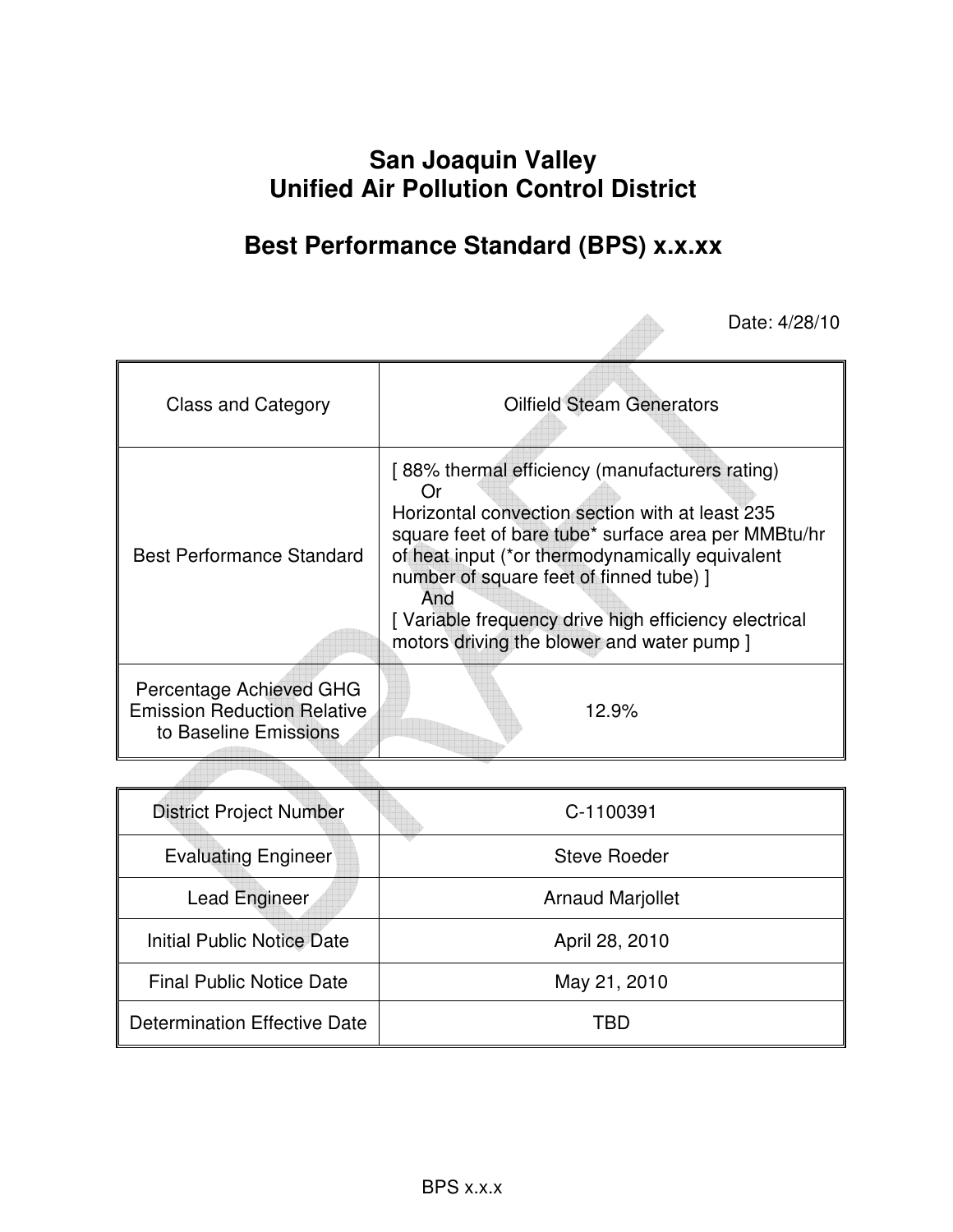# **TABLE OF CONTENTS**

| STEP 1. Establish Baseline Emissions Factor for Class and Category3                                                                                      |  |
|----------------------------------------------------------------------------------------------------------------------------------------------------------|--|
|                                                                                                                                                          |  |
|                                                                                                                                                          |  |
|                                                                                                                                                          |  |
| STEP 2. List Technologically Feasible GHG Emission Control Measures 6                                                                                    |  |
| STEP 3. Identify all Achieved-in-Practice GHG Emission Control Measures 11<br>STEP 4. Quantify the Potential GHG Emission and Percent Reduction for Each |  |
| Identified Achieved-in-Practice GHG Emission Control Measure12                                                                                           |  |
| STEP 5. Rank all Achieved-in-Practice GHG emission reduction measures by order of                                                                        |  |
| STEP 6. Establish the Best Performance Standard (BPS) for this Class and Category14                                                                      |  |
| STEP 7. Eliminate All Other Achieved-in-Practice Options from Consideration as Best                                                                      |  |
|                                                                                                                                                          |  |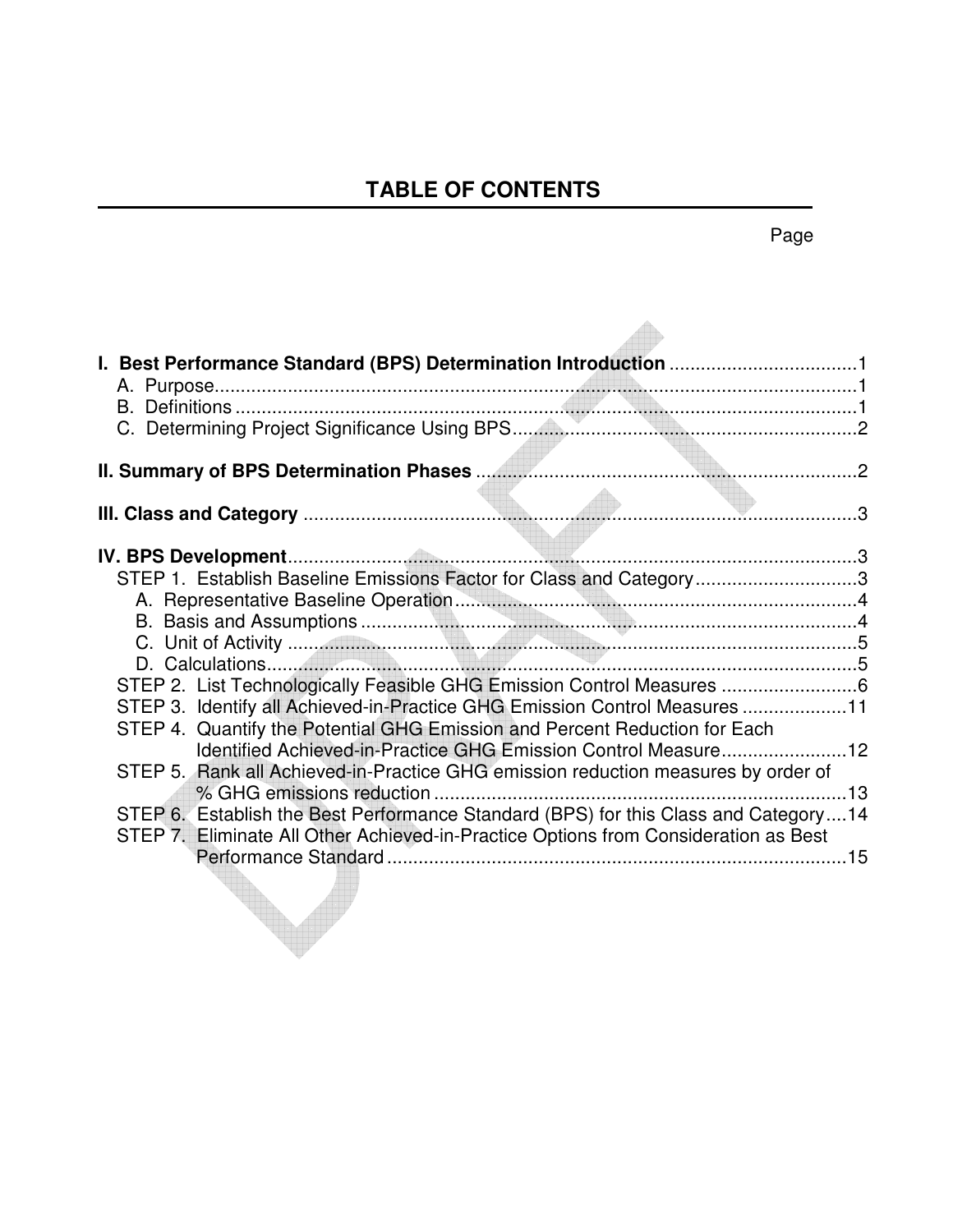# **I. Best Performance Standard (BPS) Determination Introduction**

## **A. Purpose**

To assist permit applicants, project proponents, and interested parties in assessing and reducing the impacts of project specific greenhouse gas emissions (GHG) on global climate change from stationary source projects, the San Joaquin Valley Air Pollution Control District (District) has adopted the policy: District Policy – Addressing GHG Emission Impacts for Stationary Source Projects Under CEQA When Serving as the Lead Agency. This policy applies to projects for which the District has discretionary approval authority over the project and the District serves as the lead agency for CEQA purposes. Nonetheless, land use agencies can refer to it as guidance for projects that include stationary sources of emissions. The policy relies on the use of performance based standards, otherwise known as Best Performance Standards (BPS) to assess significance of project specific greenhouse gas emissions on global climate change during the environmental review process, as required by CEQA. Use of BPS is a method of streamlining the CEQA process of determining significance and is not a required emission reduction measure. Projects implementing BPS would be determined to have a less than cumulatively significant impact. Otherwise, demonstration of a 29 percent reduction in GHG emissions, from business-as-usual, is required to determine that a project would have a less than cumulatively significant impact.

# **B. Definitions**

Best Performance Standard for Stationary Source Projects for a specific Class and Category is the most effective, District approved, Achieved-in-Practice means of reducing or limiting GHG emissions from a GHG emissions source, that is also economically feasible per the definition of Achieved-in-Practice. BPS includes equipment type, equipment design, and operational and maintenance practices for the identified service, operation, or emissions unit class and category.

Business-as-Usual is - the emissions for a type of equipment or operation within an identified class and category projected for the year 2020, assuming no change in GHG emissions per unit of activity as established for the baseline period, 2002-2004. To relate BAU to an emissions generating activity, the District proposes to establish emission factors per unit of activity, for each class and category, using the 2002-2004 baseline period as the reference.

**Category** is - a District approved subdivision within a "class" as identified by unique operational or technical aspects.

**Class** is - the broadest District approved division of stationary GHG sources based on fundamental type of equipment or industrial classification of the source operation.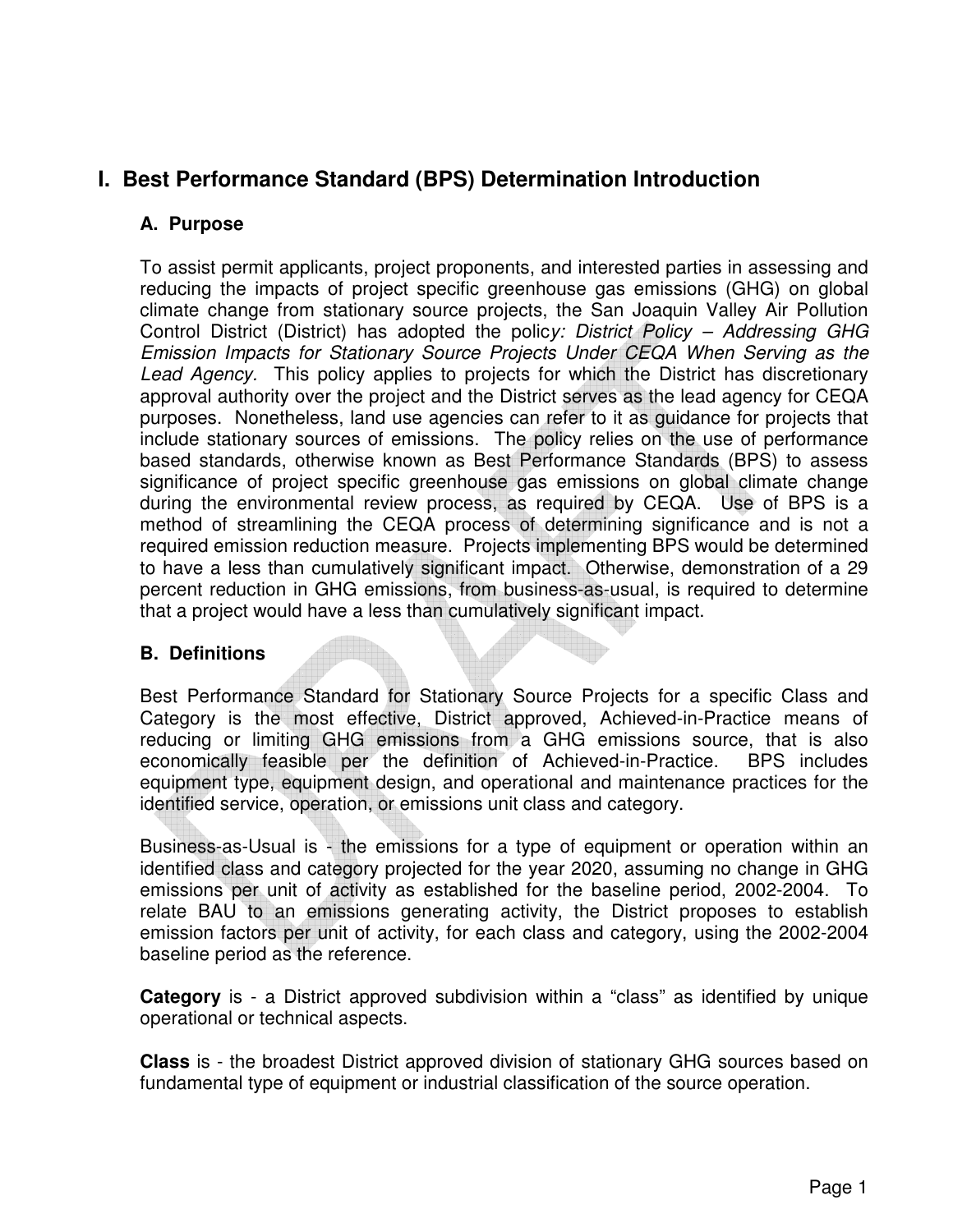# **C. Determining Project Significance Using BPS**

Use of BPS is a method of determining significance of project specific GHG emission impacts using established specifications. BPS is not a required mitigation of project related impacts. Use of BPS would streamline the significance determination process by pre-quantifying the emission reductions that would be achieved by a specific GHG emission reduction measure and pre-approving the use of such a measure to reduce project-related GHG emissions.

GHG emissions can be directly emitted from stationary sources of air pollution requiring operating permits from the District, or they may be emitted indirectly, as a result of increased electrical power usage, for instance. For traditional stationary source projects, BPS includes equipment type, equipment design, and operational and maintenance practices for the identified service, operation, or emissions unit class and category.

# **II. Summary of BPS Determination Phases**

The District has established Oilfield Steam Generators as a separate class and category which requires implementation of a Best Performance Standard (BPS) pursuant to the District's Climate Change Action Plan (CCAP). The District's determination of the BPS for this class and category has been made using the phased BPS development process established in the District's Final Staff Report, Addressing Greenhouse Gas Emissions under the California Environmental Quality Act. A summary of the specific implementation of the phased BPS development process for this specific determination is as follows:

| <b>BPS Development Process Phases for Oilfield Steam Generators</b> |                                   |         |                                                                                                                                                |  |
|---------------------------------------------------------------------|-----------------------------------|---------|------------------------------------------------------------------------------------------------------------------------------------------------|--|
| <b>Phase</b>                                                        | <b>Description</b><br><b>Date</b> |         | <b>Comments</b>                                                                                                                                |  |
|                                                                     | Initial Public<br><b>Process</b>  | 2/9/10  | The District's intent notice and a list of individuals<br>receiving notification are attached as Appendix 1.                                   |  |
| 2                                                                   | <b>BPS</b><br><b>Development</b>  | N/A     | See Section III of this evaluation document.                                                                                                   |  |
| 3                                                                   | <b>Public Review</b>              | 4/29/10 | The District's BPS determination notice and a list of<br>individuals receiving notification are attached as<br>Appendix 2.                     |  |
| 4                                                                   | <b>Public</b><br>Comments         | 5/24/10 | The public comment period ended on the date given. All<br>public comments received and the District's responses<br>are attached as Appendix 3. |  |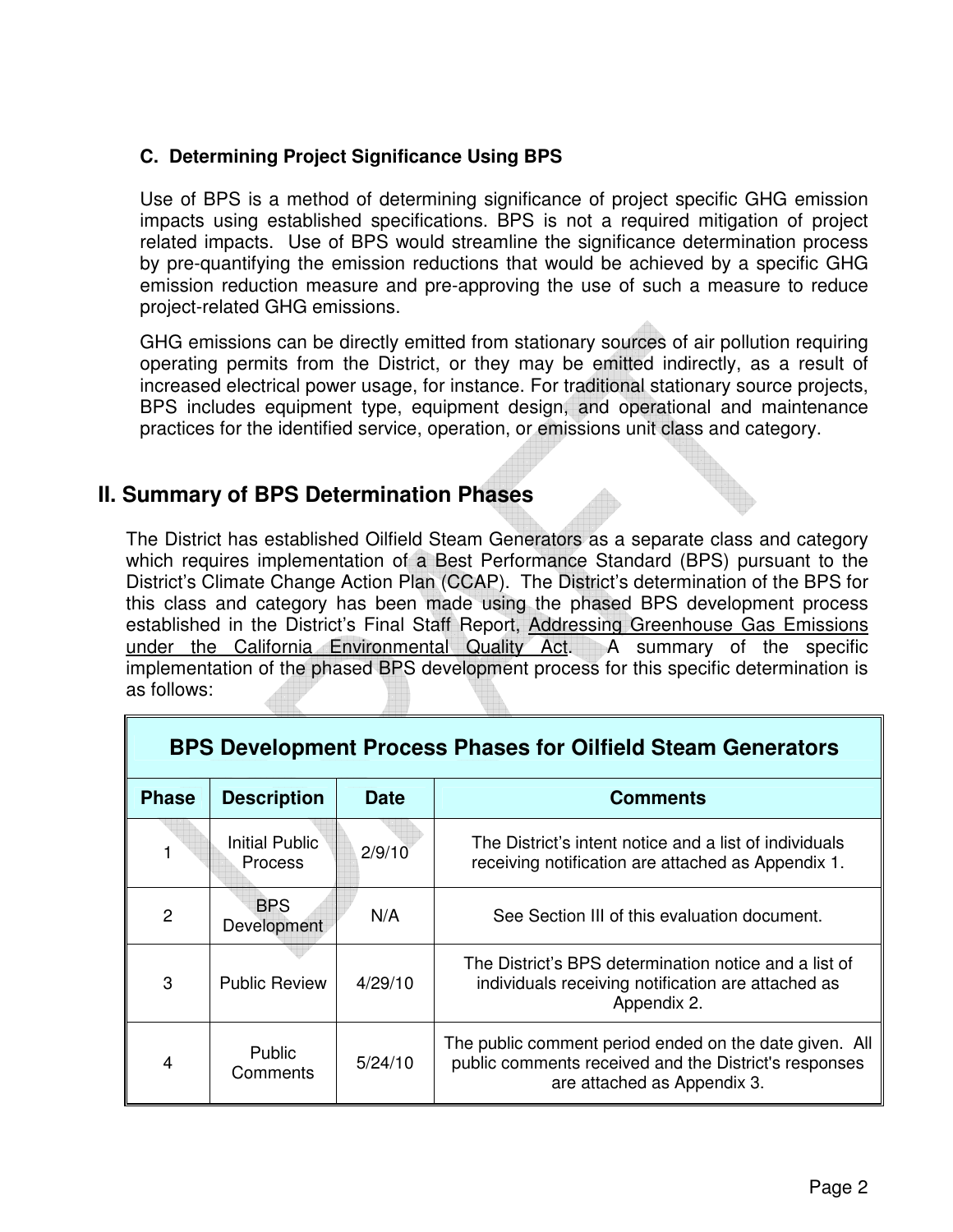# **III. Class and Category**

In heavy oil production, steam generators are used to produce large quantities of steam. The steam is injected under great pressure into an oil production zone. The steam heats the crude oil, reducing its viscosity, making the oil easier to pump. The oil is pumped from the ground (as a produced fluid) and the oil contains a relatively large amount of water and dissolved gasses.

The water is separated from the oil in several stages, purified on-site, and used as feedwater for the steam generators.

Oilfield steam generators differ from typical boilers in several areas.

- 1. Steam generators produce large amounts of lower quality steam (in the area of 70%) under relatively high pressures (in the area of 1,000 psig).
- 2. The required temperature and pressure of the steam requirement varies depending upon the geological configuration of the wells that are being steamed.
- 3. Since the steam generator feedwater is generally water that has been produced from the oil wells, the temperature of the feedwater is relatively warm (above 115 degrees F), which limits overall thermal efficiency of the steam generator.
- 4. Steam generators typically operate constantly, year round, without stopping.
- 5. The useful output of the steam generated cannot be correlated to the obviously useful product of barrels of oil produced, because the amount of steam and it's impact on each oil well is difficult to determine on an individual basis, and varies considerably due to the geological characteristics of each oil deposit and each well. Therefore, the useful output of a steam generator must be described in terms of steam generator heat output (in MMBtu/hour) per unit of steam generator heat input (MMBtu/hour), (which is thermal efficiency).

Therefore, oilfield steam generators have been designated as a separate class and category of boiler.

# **IV. BPS Development**

## **STEP 1. Establish Baseline Emissions Factor for Class and Category**

The Baseline Emission Factor (BEF) is defined as the three-year average (2002- 2004) of GHG emissions for a particular class and category of equipment in the San Joaquin Valley (SJV), expressed as annual GHG emissions per unit of activity. The Baseline Emission Factor is calculated by first defining an operation which is representative of the average population of units of this type in the SJV during the Baseline Period and then determining the specific emissions per unit throughput for the representative unit.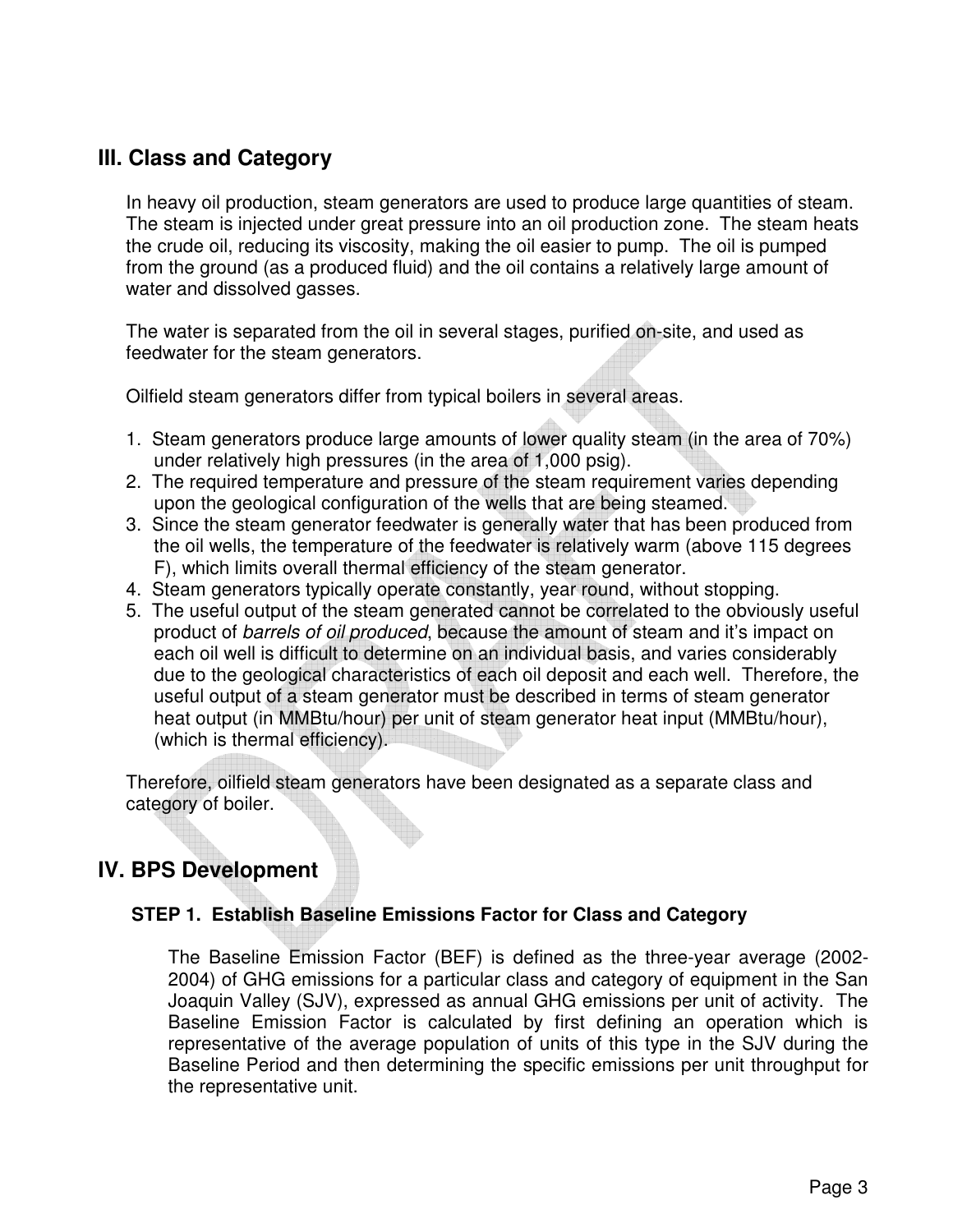## **A. Representative Baseline Operation**

For oilfield steam generators, the representative baseline operation has been determined to be a 77% thermally efficient steam generator with a vertical convection section, and standard (non variable frequency drive) electric drive motors for the blower and water pump. This determination is based on a survey of permitted steam generators and submissions from the oilfield industry.

The following analysis of baseline steam generator GHG emissions is based on actual physical measurements taken from baseline-era steam generator S-1114-16. This steam generator is considered to be a typical industry-wide example of baseline steam generator operation.

## **B. Basis and Assumptions**

- All direct GHG emissions are the result of the combustion of natural gas in the steam generator.
- Maximum heat input rating of the steam generator is 62.4 MMBtu/hr
- Actual fuel consumption of the steam generator 56.4 MMBtu/hr
- Thermal efficiency is  $77.0\%$  (heat output  $\div$  heat input)
- Heat output for steam generator is  $(56.4 \text{ MMBtu/hr} \times 77\%) = 43.4 \text{ MMBtu/hr}$
- The GHG emission factor for natural gas combustion is 117 lb-CO<sub>2</sub>e/MMBtu (per CCAR document)\*
- Indirect emissions are produced due to operation of the electric water pump and air blower motors
- Blower motor hp at 60 hertz is 130 hp
- Blower motor electrical efficiency is 94.5%
- Water Pump motor Input energy hp is 78.2 hp
- Water Pump motor output energy hp is 73.5 hp
- Indirect emissions from electric power consumption are calculated based on the current PG&E electric power generation factor of  $0.524$  lb-CO<sub>2</sub>e per kWh
- Steam quality = 70%
- Steam temperature = 540 F
- Mass flowrate  $= 1,162,144$  lb $\cdot$ water/day
- Stack temperature  $=$  328 F
- Feedwater temperature  $= 132$  F
- Convection surface area = 7,590 square feet

\*EF CO<sub>2</sub>e = 52.92 kg/MMBtu x 2.2046 kg/lb = 116.67  $\rightarrow$  117 lb·CO<sub>2</sub>e/MMBtu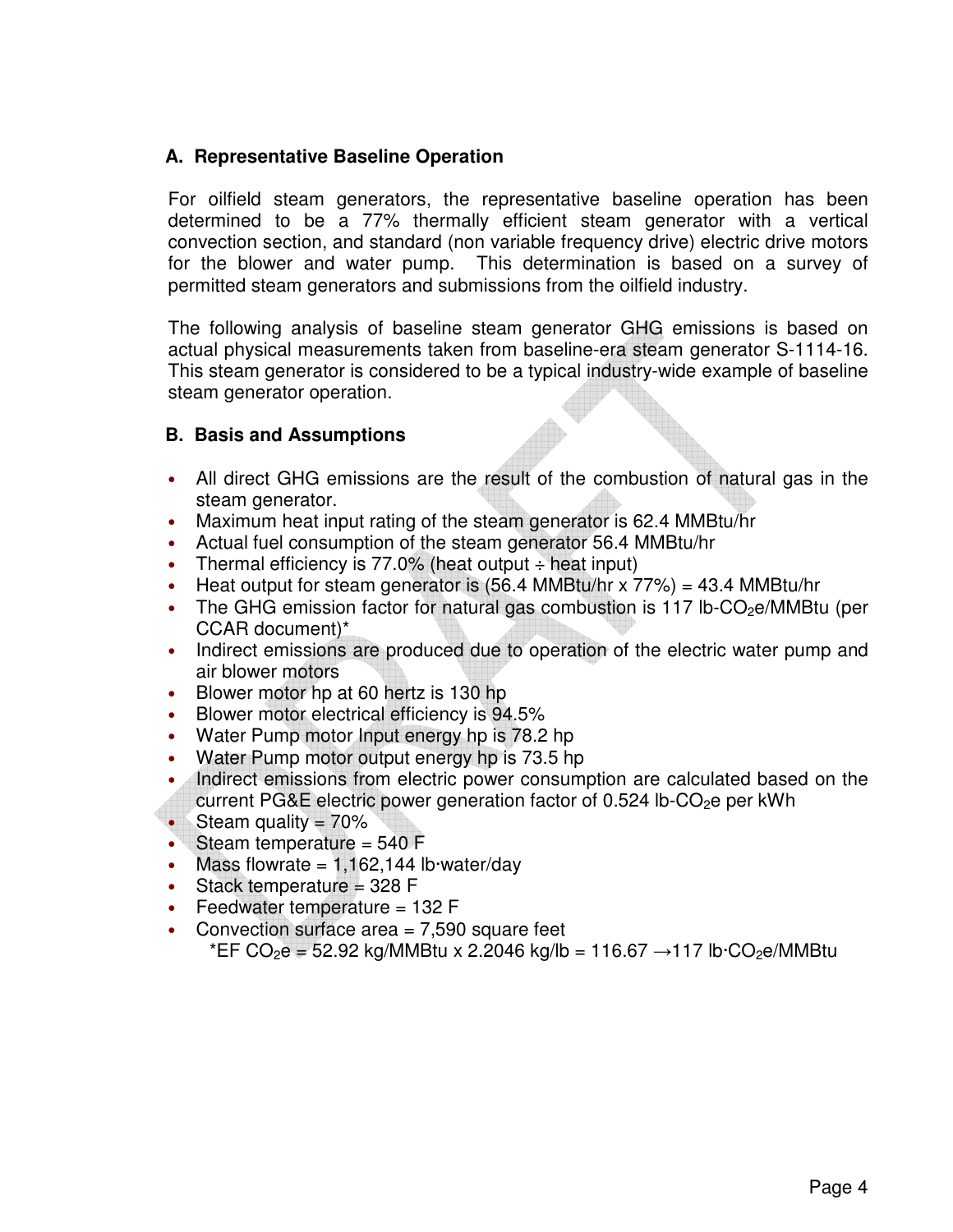# **C. Unit of Activity**

To relate Business-as-Usual to an emissions generating activity, it is necessary to establish an emission factor per unit of activity, for the established class and category, using the 2002-2004 baseline period as the reference.

The resulting emission factor is a combination of direct emissions from fuel consumption and indirect emissions from electricity consumption.

The useful output of the steam generated cannot be correlated to barrels of oil produced, because the amount of steam and it's impact on each oil well is difficult to determine on an individual basis, and varies considerably due to the geological characteristics of each oil deposit and each well. Therefore, the useful output of a steam generator must be described in terms of steam generator heat output (in MMBtu/hour) per unit of steam generator heat input (MMBtu/hour), (which is thermal efficiency).

## **Unit of Activity = MMBtu of steam generator heat output**

## **D. Calculations**

# **1. Indirect GHG Emissions from blower motor**

130 hp x .746 kW/hp x (1/94.5%) x 0.524 lb $\cdot$ CO<sub>2</sub>e/kW $\cdot$ hr = 53.8 lb $\cdot$ CO<sub>2</sub>e/hr 53.8 lb $\cdot$ CO<sub>2</sub>e/hr  $\div$  43.4 MMBtu = 1.24 lb $\cdot$ CO<sub>2</sub>e/MMBtu (of heat output)

# **2. Indirect GHG emissions from the water pump**

78.2 hp x 0.746 kW/hp x 0.524 lb $\cdot$ CO<sub>2</sub>e/kW $\cdot$ hr = 30.6 lb $\cdot$ CO<sub>2</sub>e/hr 30.6 lb $\cdot$ CO<sub>2</sub>e/hr  $\div$  43.4 MMBtu/hr = 0.705 lb $\cdot$ CO<sub>2</sub>e/MMBtu (of heat output)

# **3. Direct GHG Emissions**

56.4 MMBtu/hr (input) x 117 lb $\cdot$ CO<sub>2</sub>e/MMBtu = 6,599 lb $\cdot$ CO<sub>2</sub>e/hr 6,599 lb $\cdot$ CO<sub>2</sub>e/hr  $\div$  43.4 MMBtu/hr = 152 lb $\cdot$ CO<sub>2</sub>e/hr

## **4. Total Baseline Emissions (Indirect + Direct emissions)**

 $BE = (53.8 + 30.6 + 6599)$  lb $\cdot CO_2e/hr = 6,683$  lb $\cdot CO_2e/hr$  $BE = 6,683$  lb $\cdot CO_2$ e/hr  $\div$  43.4 MMBtu/hr = 154 lb $\cdot CO_2$ e/MMBtu (of heat output)

 $BE = 6,683$  lb/hr x 1 metric ton/2,205 lb = 3.03 metric tons $\cdot CO_2$ e/hour

 $BE = 154$  lb $\cdot CO_2$ e/MMBtu x 1 metric ton/2,205 lb

 $= 0.0698$  metric tons $\cdot CO_2e/MM$ Btu (heat output)

# **BEF = 0.0698 metric tons·CO<sub>2</sub>e/MMBtu of heat output**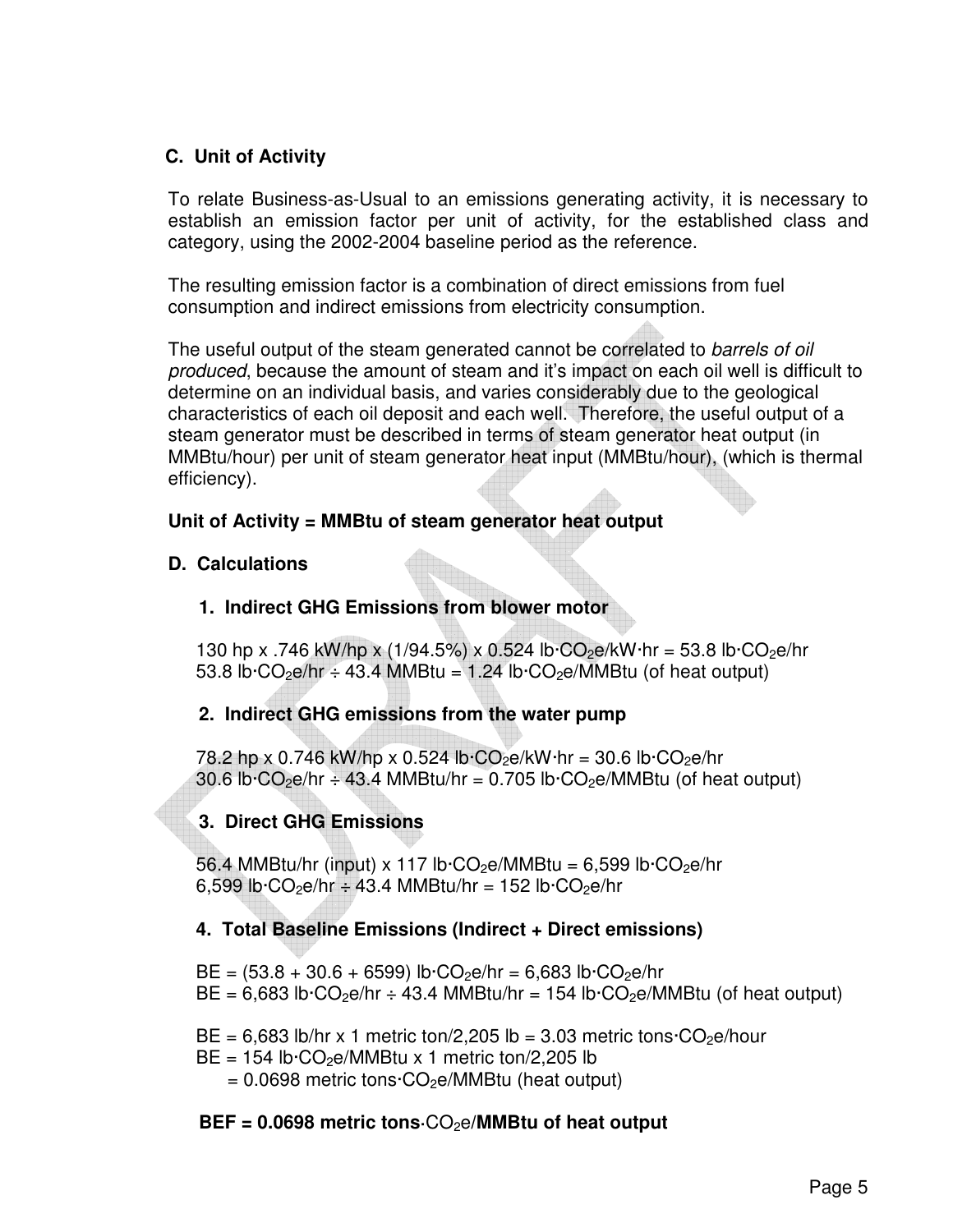## **STEP 2. List Technologically Feasible GHG Emission Control Measures**

For oilfield steam generators, all technologically feasible GHG emissions reduction measures are listed, including equipment selection, design elements and best management practices that do not result in an increase in criteria pollutant emissions compared to the proposed equipment or operation.

Based on a review of available technology and with consideration of input from industry, manufacturers, and other members of the public, the following is determined to be the technologically feasible GHG emission reduction measures for oilfield steam generators. Please note that while these measures are technologically feasible, further analysis will follow which will conclude whether the listed technologically feasible measures can be considered candidates for the BPS.

|                                                                                                       | Table 1<br><b>Technologically Feasible GHG Control Measures for Oilfield Steam Generators</b>                                                                                                                                                                                                                                                                             |  |  |  |  |
|-------------------------------------------------------------------------------------------------------|---------------------------------------------------------------------------------------------------------------------------------------------------------------------------------------------------------------------------------------------------------------------------------------------------------------------------------------------------------------------------|--|--|--|--|
| <b>Control Measure</b>                                                                                | Qualifications                                                                                                                                                                                                                                                                                                                                                            |  |  |  |  |
| 1. High efficiency steam generator design                                                             | [88% thermal efficiency (manufacturers rating)<br>Or<br>Horizontal convection section with at least 235<br>square feet of bare tube* surface area per<br>MMBtu/hr of heat input (*or thermodynamically<br>equivalent number of square feet of finned tube) ]<br>And<br>[Variable frequency drive high efficiency electrical<br>motors driving the blower and water pump ] |  |  |  |  |
| 2. Additional economizer                                                                              | Additional vertical heat exchange to further preheat<br>water with exhaust gasses                                                                                                                                                                                                                                                                                         |  |  |  |  |
| 3. Limiting the FGR controls                                                                          | Reducing the recirculated flue gas air can reduce<br>the amount of wasted heat which leads to thermal<br>inefficiency                                                                                                                                                                                                                                                     |  |  |  |  |
| 4. Ammonia Injection to Control $NOx$                                                                 | This would allow for even less recirculated flue gas<br>and further improve the thermal efficiency                                                                                                                                                                                                                                                                        |  |  |  |  |
| 5. Variable frequency drive high efficiency<br>electrical motors driving the blower and water<br>pump | Ability to run the water pump no faster than it needs<br>to be run, and ability to vary airflow through the<br>steam generator without the need to use restrictive<br>louvers                                                                                                                                                                                             |  |  |  |  |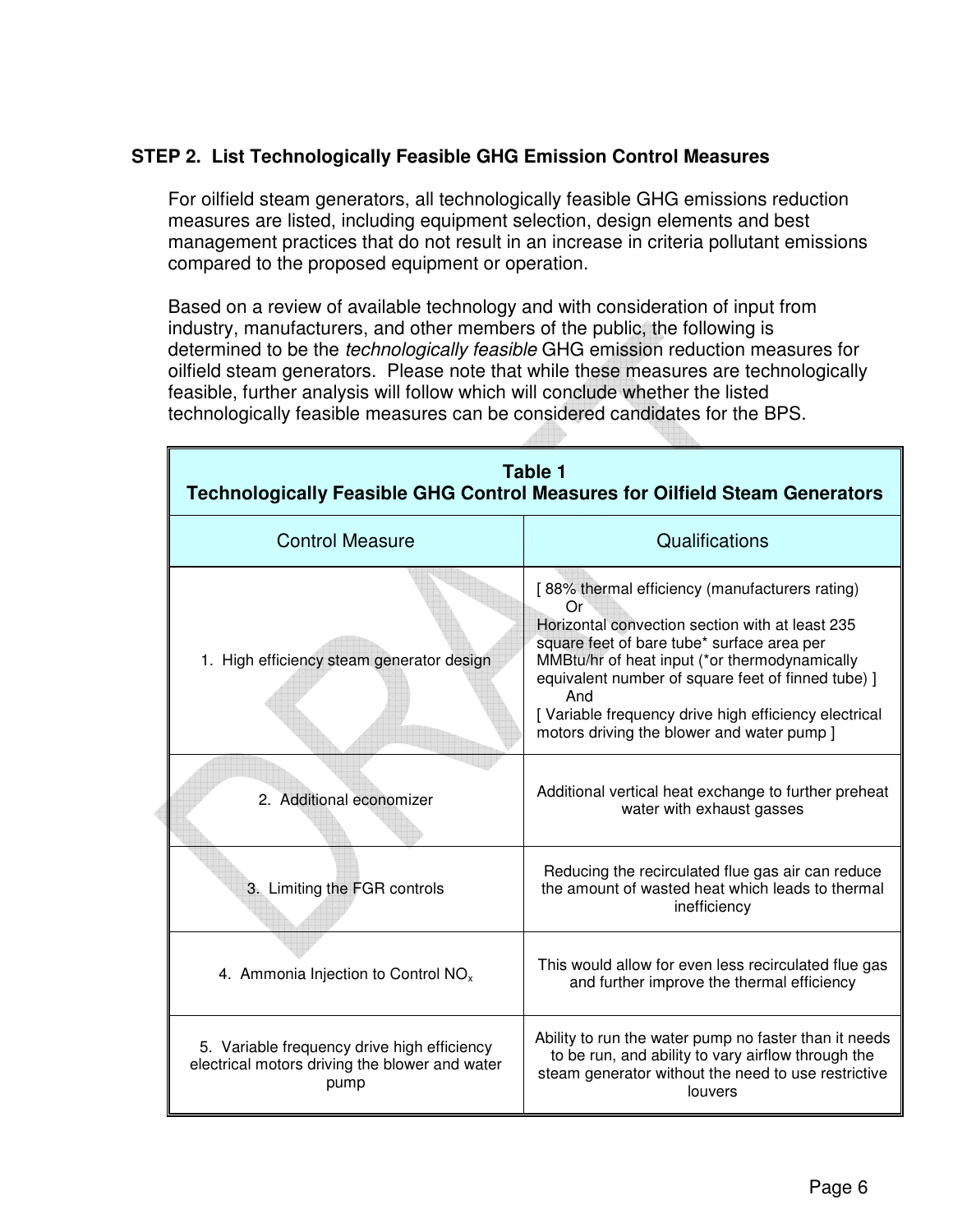## **Discussion of Each Technologically Feasible Item**

#### **1. High efficiency steam generator design using a horizontal convection section to achieve at least 88% thermal efficiency**

Prior to the baseline period, hundreds of oilfield steam generators existed. Many oilfield steam generators burned crude oil to produce steam. One design criteria was that the stack temperature needed to remain relatively high to avoid the  $SO_{x}$  from condensing in the stack. This would corrode the convection section and give rise to visible emissions. The minimal convection section (heat transfer section) was of the vertical or pyramid style, and known to be only efficient enough to support the goal of maintaining a high exhaust temperature. Economically, these units were built on a small foot print, and a vertical heat transfer section seemed like a reasonable design for the efficiency required at the time.

During the phase-out of crude oil and high-sulfur gaseous fuels, the use of sulfur scrubbers was required along with the use of other equipment that would lower  $SO_{x}$ emissions to District standards. At the same time, low-NO<sub>x</sub> emissions were promulgated by the District.

In many cases, existing steam generators, many of them of the crude oil-fire design, were simply retrofit with low-NO<sub>x</sub> burners and FGR to meet the lower NO<sub>x</sub> standards. While these retrofitted units proved to meet the  $NO<sub>x</sub>$  objective, they were not particularly thermally efficient. At the time, it was more cost-effective (up front) to retrofit an old steam generator with new burners than to erect a whole new modern steam generator, and as such, the typical "retrofit" steam generator made up the bulk of baseline-era steam generators.

With the District's lower sulfur emissions standards, the combusted sulfur is less likely to condense in the stack and thus stack temperatures can be lowered considerably. This allowed steam generator designers to get more overall thermal efficiency out of steam generators.

One key feature of this re-design for modern-era steam generators was the horizontal convection section. On a modern-era steam generator (not a retrofit), the heat transfer section is laid down on the ground (on a long slab), since there is no shortage of space at oilfields. This allows for a massive increase in convection surface area, which is where most of the actual heat transfer takes place between the burning fuel and the steam. While a vertical or pyramid convection section could have a convection surface area of 7,590 feet, a new horizontal convection section can be designed to easily accommodate a much larger convection section of over 20,000 square feet. The additional heat transfer would take advantage of the lower stack temperature (lowering the stack temperature by about 100 deg F, to approximately 229 deg F) and reclaim a lot of otherwise wasted heat for steam production, increasing the overall thermal efficiency of the steam generator.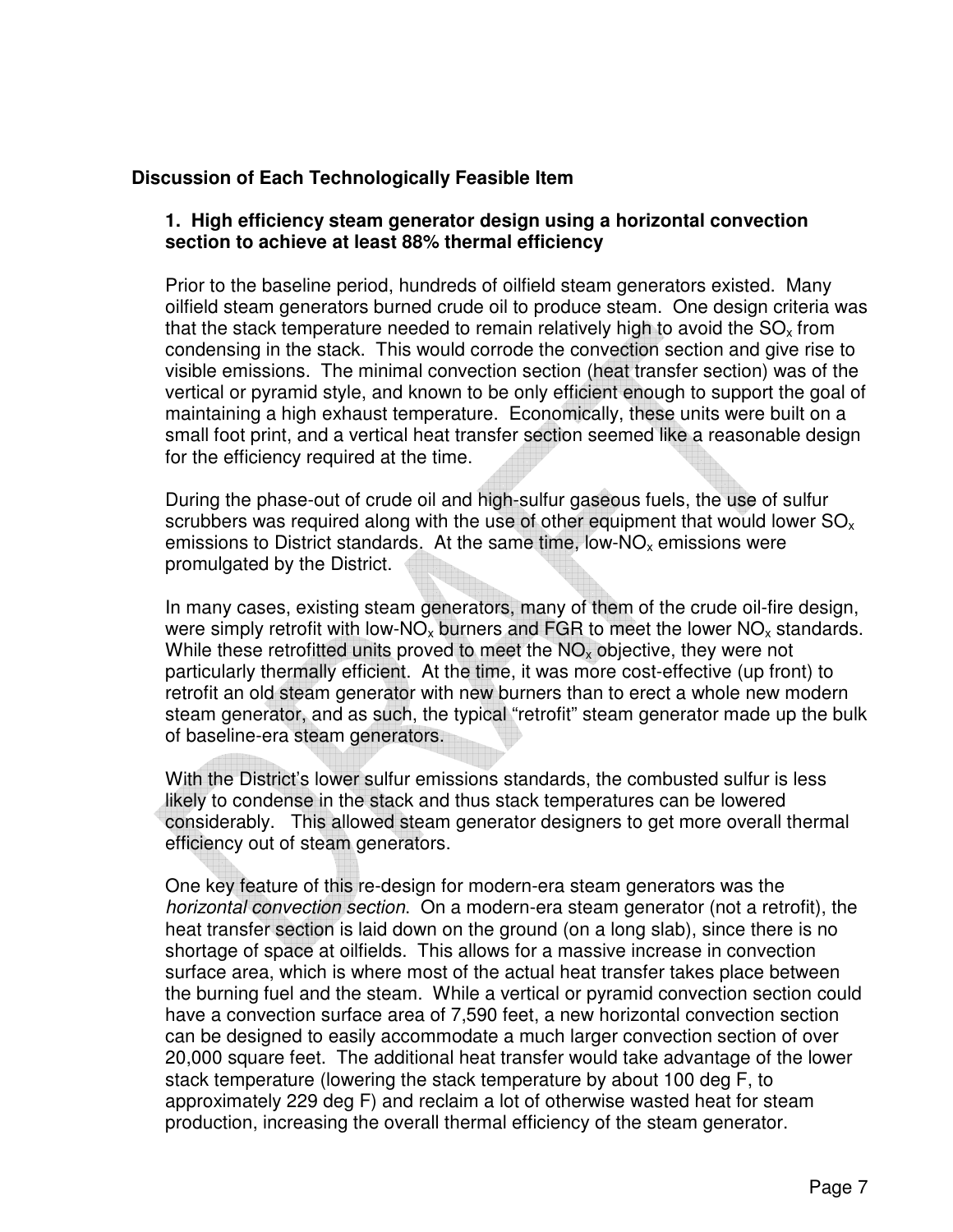As clarified in the "BPS Emission Factor" below, an achieved-in-practice steam generator with a horizontal convection section allows for a thermal efficiency of at least 88%. This increase in thermal efficiency results in a decrease in GHG emissions of 12.9% from baseline.

The horizontal convection section with more convection surface has been achievedin-practice, and will be a candidate for the oilfield steam generator BPS.

In order to specify the BPS, one important question must be answered.

How much convection surface area is required to product the acceptable thermal efficiency of steam generators of different heat input ratings?

Heat transfer in steam generators is based on the formula  $Q = U \cdot S \cdot DT$ , where

- $Q =$  heat transfer (in MMBtu/hour),
- $U =$  overall heat transfer coefficient.
- $S =$  surface area, and
- $DT = log of mean temperature difference$

From the governing formula, it is clear that the relationship between the Q and S is linear, and intuitively it is clear that S limits Q. The higher the S for a given load, the more Q may be transferred to the steam.

The preponderance of oilfield examples indicate that the modern high efficiency convection section for an 85 MMBtu/hr steam generator, operating at 88% thermal efficiency, has a ratio (R) of 20,000 square feet of convection surface area per 85 MMBtu/hour.

In order to accommodate other heat input ratings, and allowing S to vary linearly with Q, the ratio needed to produce the target 88% thermal efficiency is:



This ratio will be part of the equipment option in the BPS.

To complete the analysis, two other assumptions are made.

- 1. The surface area given is "Bare Tube" S (not fin surface area)
- 2. All steam generator tubes are made of a similar metallic composition

While the heat transfer capacity of one linear foot of bare tube is lower than the heat transfer capacity of one linear foot of an otherwise similar "finned" tube, the heat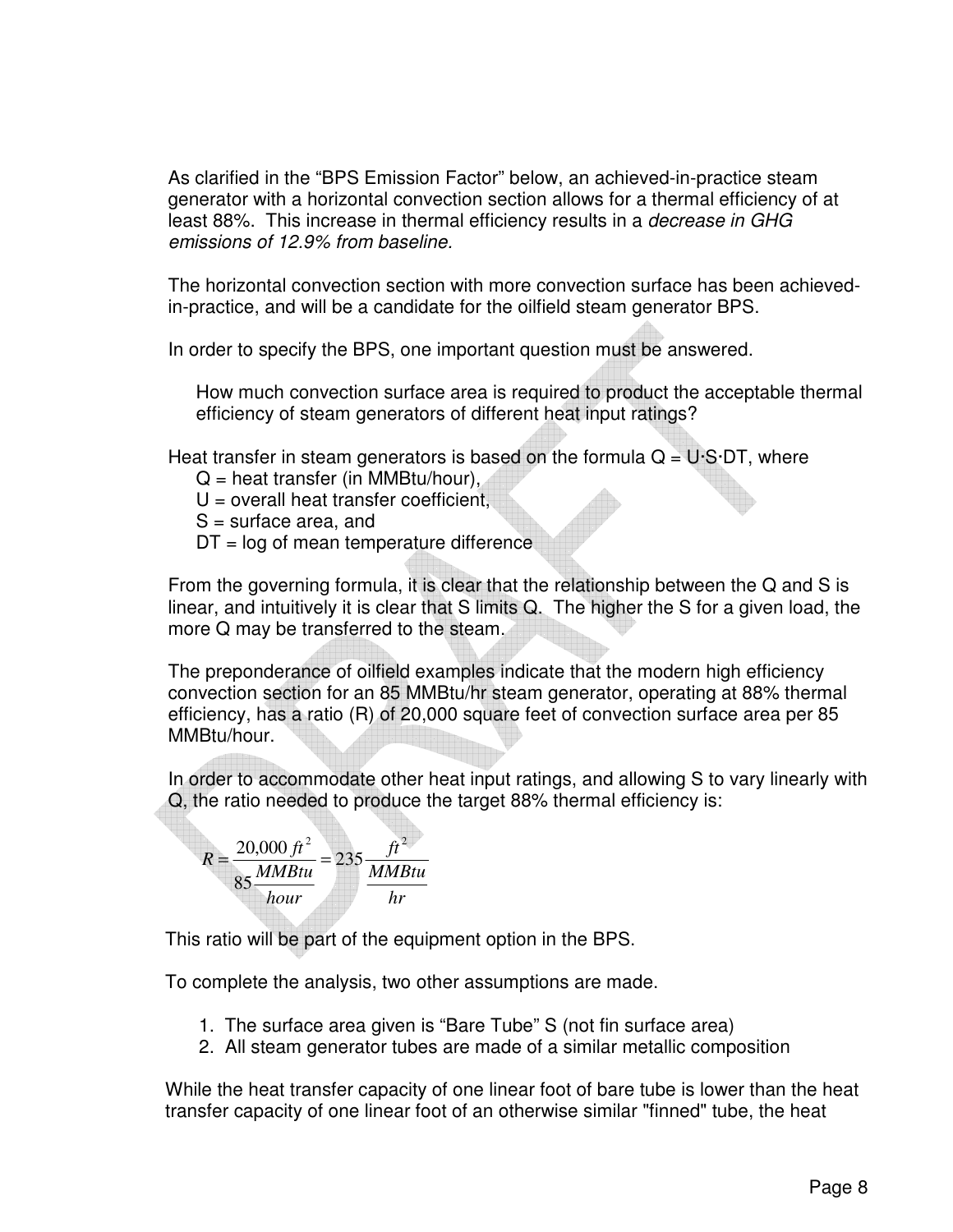transfer capacity of 1 square unit of surface area of bare-tube is higher than the heat transfer capacity of 1 square unit of surface area of "finned" tube, because the fin itself adds a slight barrier to heat transfer. 235 square feet of "fin" will have a lower thermal transfer capacity than 235 square feet of bare tube.

There are many variations in fin design. Fins can be extruded, embedded, L-based, helically cut, etc., made of different materials, and some fins have serrations cut into them to increase turbulence and enhance heat transfer. While it is clear that fin design is paramount to heat transfer, the fin design itself is beyond the scope of BPS. While the District will require 235 square feet of bare tube surface area per MMBtu/hr, BPS may be granted to various designs of finned convection sections. This means that the manufacturer must demonstrate that the finned design is thermodynamically equivalent to the 235 square feet of bare tube per MMBtu/hr.

Therefore, the BPS requirement will be written as such:

88% thermal efficiency (manufacturers rating)

or

 Horizontal convection section with at least 235 square feet of bare tube\* surface area per MMBtu/hr of heat input (\*or thermodynamically equivalent number of square feet of finned tube)

Finally, since the metallic composition of the steam generator tubes are all designed for the same basic working environment, their synthesis (corrosion resistant steel) should remain somewhat consistent between various steam generators. For this reason, a detailed thermodynamic analysis of the heat transfer capacity of the tubes themselves isn't necessary.

#### **2. Additional Economizer**

Extra heat can be transferred from the exhaust gasses to the steam by installing an extra economizer, further increasing the thermal efficiency of the steam generator.

It is important to note that economizers are useful in processes where high quality lower volume steam is required. With purified de-ionized highly filtered water, high quality steam is possible and often necessary to serve a particular industry.

Since an oilfield steam generator can have a relatively large horizontal convection section that can bring down the stack temperature to the area of 230 degrees F, the practicality of an extra and vertical economizer comes into question. In the oilfield, the need for this equipment is diminished.

Finally, in order to be considered BPS, the technology must be actually achieved-inpractice. Since new oilfield steam generators do not have added vertical economizers this technology is not achieved-in-practice in the oilfield, and therefore this technology is precluded from being a candidate for oilfield steam generator BPS.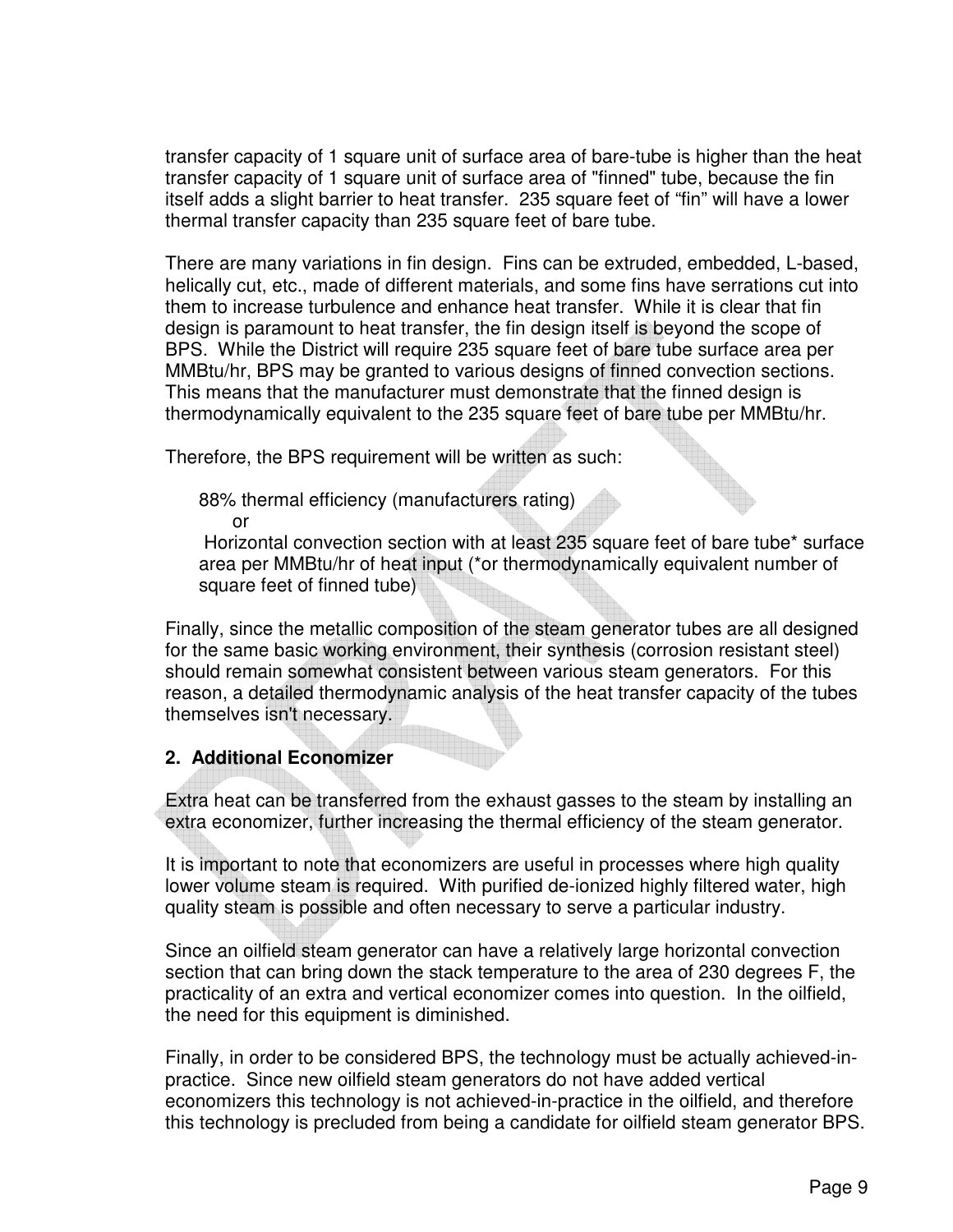#### **3. and 4. Limiting the FGR Controls and the Use of Ammonia Injection**

Flue gas recirculation recirculates a portion of the exhaust gas back into the combustion chamber of the steam generator to mix with the oxygen-rich incoming air. This exhaust is heated up with the other products of combustion, absorbing heat from the combustion process. This reduces the peak combustion temperature, which primarily lowers  $NO<sub>x</sub>$  production, and also reduces the thermal efficiency of the steam generator.

It is clear that increasing the recirculated air can lower  $NO<sub>x</sub>$  to a certain point, beyond which the flame may become unstable. For years, FGR has been used by steam generator manufacturers and operators to meet the District's standards for low  $NO<sub>x</sub>$ emissions.

The achievement of criteria emission standards ( $NO<sub>x</sub>$  levels) takes precedence over achieving  $CO<sub>2</sub>e$  standards, one must realize that reducing the FGR on a steam generator will lead to an increase in  $NO_x$  emissions. This increase in  $NO_x$  emissions must be mitigated somehow in order to maintain compliance with  $NO<sub>x</sub>$  rules.

One option that would make a reduction in FGR rate feasible would be to supplement the FGR technology with ammonia injection in the stack (Selective Catalytic Reduction (SCR)) to control  $NO<sub>x</sub>$  emissions. The SCR would reduce the  $NO<sub>x</sub>$  emissions without the need for such extensive FGR. The result would be increased thermal efficiency of the steam generator, and a corresponding decrease in GHG emissions per unit of useful heat output.

While this technology is promising, in order to be a BPS, this technology would have to be achieved-in-practice. To date, no oilfield steam generators are equipped with ammonia injection. Therefore, this technology can not be considered achieved-inpractice, and thus this technology is precluded from being a candidate for oilfield steam generator BPS.

#### **5. Variable frequency drive high efficiency electrical motors driving the blower and water pump**

According to the analysis that follows, the electric motors that drive the blowers and water pumps associated with oilfield steam generators contribute to indirect GHG emissions. In the example that follows, high efficiency electric motors coupled with high efficiency variable frequency drives result in electricity savings. This reduces the indirect GHG emissions for the steam generator.

This equipment can save nearly 150,000 kW·hr/year on a typical oilfield steam generator. At an indirect emission factor of 0.524 lb $\cdot$ CO<sub>2</sub>e/kW $\cdot$ hr, this amounts to a savings of 78,600 lb $\cdot$ CO<sub>2</sub>e per year.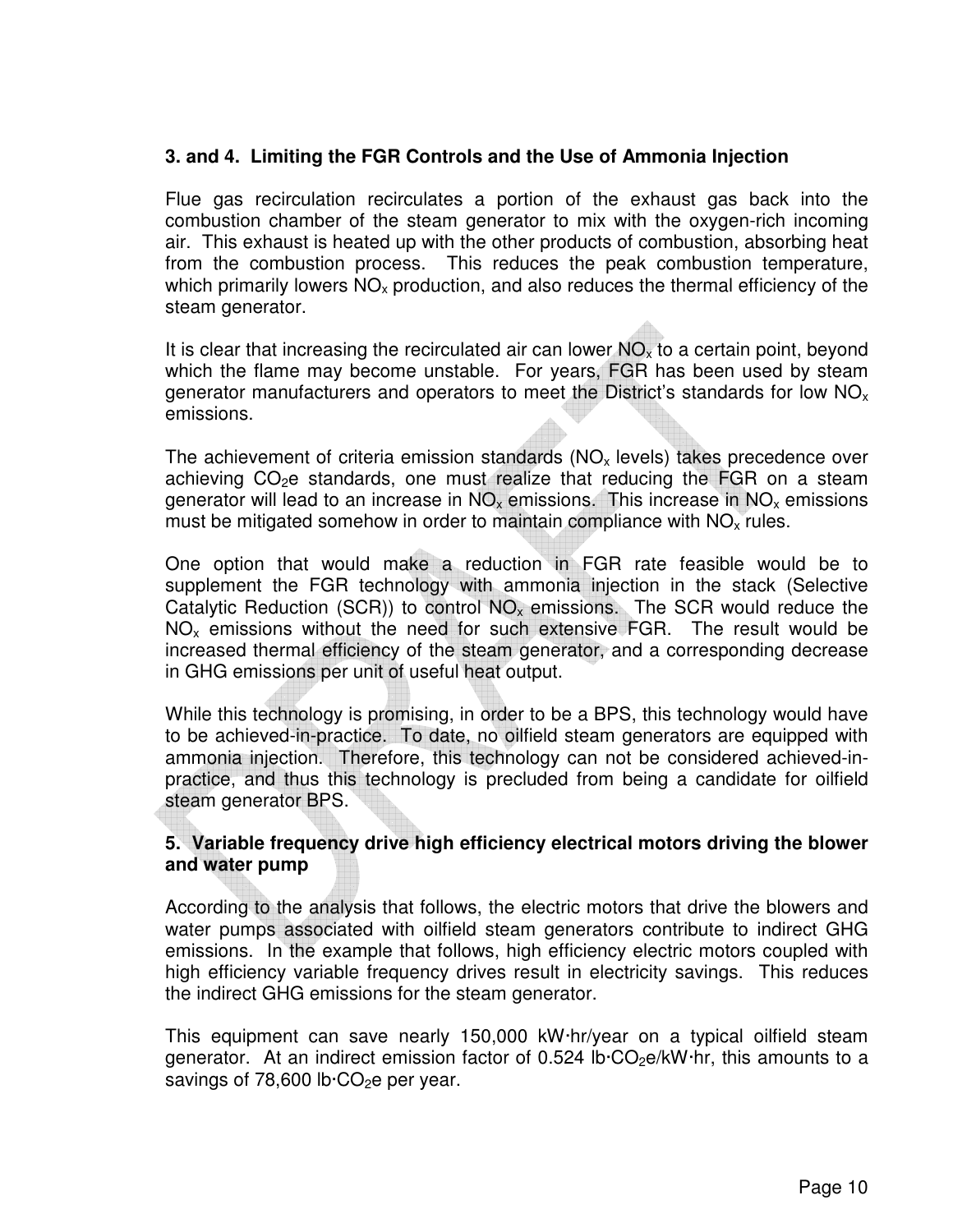While this technology may result in only a 0.11% decrease in overall  $CO<sub>2</sub>e$  as compared to the entire steam generator project, it does reduce GHG and it is achieved-in-practice. Therefore, this technology is a candidate for oilfield steam generator BPS.

#### **STEP 3. Identify all Achieved-in-Practice GHG Emission Control Measures**

Achieved-in-Practice is defined as any equipment, technology, practice or operation available in the United States that has been installed and operated or used at a commercial or stationary source site for a reasonable period of time sufficient to demonstrate that the equipment, the technology, the practice or the operation is reliable when operated in a manner that is typical for the process. In determining whether equipment, technology, practice or operation is Achieved-in-Practice, the District will consider the extent to which grants, incentives or other financial subsidies influence the economic feasibility of its use.

Pursuant to the discussion above for each technologically feasible item listed, those technologies that are achieved-in-practice have been identified as such and will be brought forward as Achieved-in-Practice GHG control measures, as indicated in the following table.

| Table 2<br>Achieved-in-Practice GHG Control Measures for Oilfield Steam Generators  |                                                                                                                                                                                                                                                                                                                                                                           |  |  |  |
|-------------------------------------------------------------------------------------|---------------------------------------------------------------------------------------------------------------------------------------------------------------------------------------------------------------------------------------------------------------------------------------------------------------------------------------------------------------------------|--|--|--|
| <b>Control Measure</b>                                                              | Achieved-Qualifications                                                                                                                                                                                                                                                                                                                                                   |  |  |  |
| High thermal efficiency steam generator                                             | [88% thermal efficiency (manufacturers rating)<br>0r<br>Horizontal convection section with at least 235<br>square feet of bare tube* surface area per MMBtu/hr<br>of heat input (*or thermodynamically equivalent<br>number of square feet of finned tube) ]<br>And<br>[Variable frequency drive high efficiency electrical<br>motors driving the blower and water pump ] |  |  |  |
| Variable frequency drive high efficiency<br>electrical blower and water pump motors | 95% NEMA efficiency                                                                                                                                                                                                                                                                                                                                                       |  |  |  |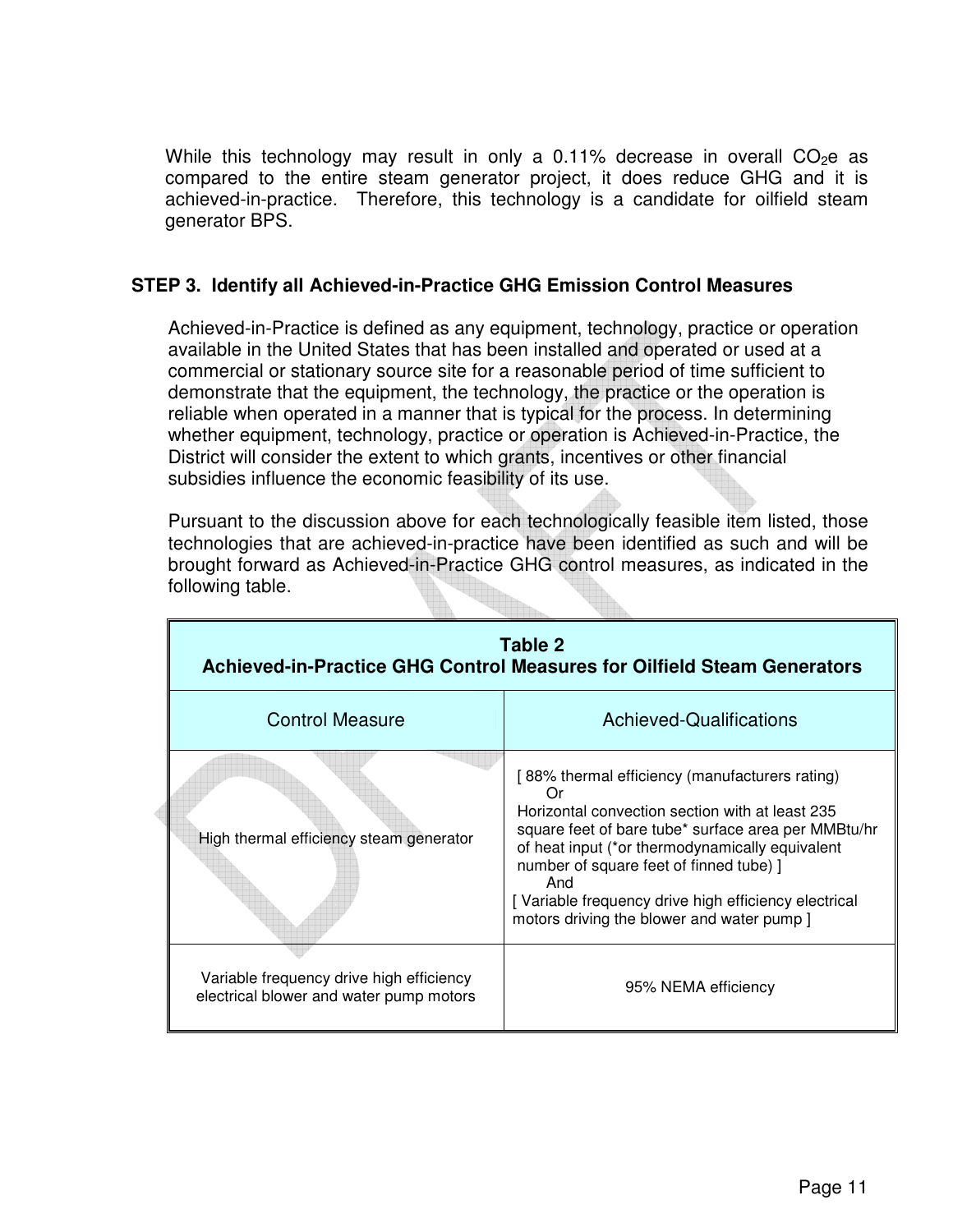#### **STEP 4. Quantify the Potential GHG Emission and Percent Reduction for Each Identified Achieved-in-Practice GHG Emission Control Measure**

For each Achieved-in-Practice GHG emission, the following are identified:

- a. Quantify the potential GHG emissions per unit of activity  $(G_a)$
- b. Express the potential GHG emission reduction as a percent  $(G_n)$  of Baseline GHG emissions factor per unit of activity (BEF)

This section will analyze the high thermal efficiency steam generator (88% thermal efficiency or horizontal convection section with at least 20,000 square feet of convection area) with variable frequency drive high efficiency electrical blower and water pump motors.

The following analysis of BPS steam generator GHG emissions is based on actual physical measurements taken from modern-era steam generator S-1114-111. This unit is considered to be a typical industry-wide example of BPS steam generator operation.

#### **A. Basis and Assumptions**

- All direct GHG emissions are the result of the combustion of natural gas in the steam generator.
- Maximum heat input rating of the steam generator is 85 MMBtu/hr
- Actual fuel consumption for the steam generator is 72.5 MMBtu/hr
- Heat output at 88.1% thermal efficiency =  $63.9$  MMBtu/hr
- The GHG emission factor for natural gas combustion is 117 lb-CO<sub>2</sub>e/MMBtu (per CCAR document, see earlier assumptions)
- Air blower motor mechanical output when operated at 40.3 Hz is 110 hp
- Water pump motor mechanical output when operated at 56.1 Hz is 77.3 hp
- High efficiency electric motor efficiency =  $95.8\%$  (NEMA)
- Indirect emissions from electric power consumption are calculated based on the current PG&E electric power generation factor of  $0.524$  lb-CO<sub>2</sub>e per kWh
- Steam quality  $= 70\%$
- Steam temperature  $= 524$  F
- Mass flowrate  $= 1.683,234$  lb water/day
- Feedwater temperature  $= 115$  F
- Convection surface area = 20,245 square feet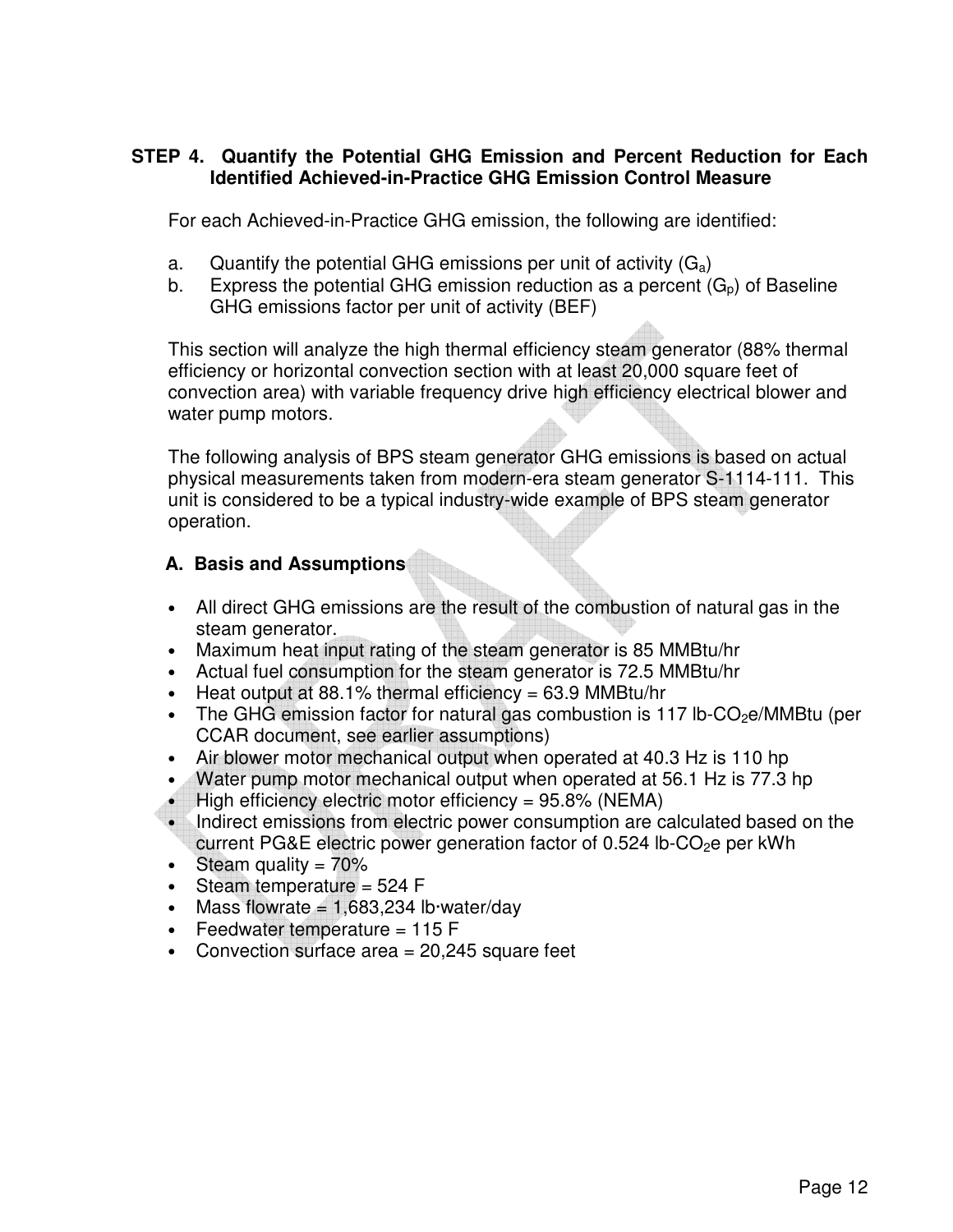## **B. Calculation of Potential GHG Emissions per Unit of Activity (Ga)**

#### **1. Indirect GHG Emissions from Blower**

Specific electricity consumption and GHG for the high efficiency blower motor

110 hp x 0.746 kW/hp x (1/95.8%) x 0.524 lb·CO<sub>2</sub>e/kW·hr = 44.9 lb·CO<sub>2</sub>e/hr 44.9 lb $\cdot$ CO<sub>2</sub>e/hr  $\div$  63.9 MMBtu/hr = 0.703 lb $\cdot$ CO<sub>2</sub>e/MMBtu (of heat output)

#### **2. Indirect GHG Emissions from Water Pump**

Electrical Consumption for the high efficiency water pump motor

77.3 hp x 0.746 kW/hp x 1/95.8% x 0.524 lb $\cdot$ CO<sub>2</sub>e/kW $\cdot$ hr = 31.5 lb $\cdot$ CO<sub>2</sub>e/hr 31.5 lb $\cdot$ CO<sub>2</sub>e/hr  $\div$  63.9 MMBtu/hr = 0.493 lb $\cdot$ CO<sub>2</sub>e/MMBtu (of heat output)

#### **3. Direct GHG Emissions**

72.5 MMBtu/hr (heat input) x 117 lb $\cdot$ CO<sub>2</sub>e/MMBtu = 8,483 lb $\cdot$ CO<sub>2</sub>e/hr 8,483 lb $\cdot$ CO<sub>2</sub>e/hr  $\div$  63.9 MMBtu/hr = 132.8 lb $\cdot$ CO<sub>2</sub>e/MMBtu (of heat output)

## **4. Total BPS GHG Emissions (indirect emissions + direct emissions)**

 $G_a = (44.9 + 31.5 + 8,483)$  lb $\cdot CO_2$ e/hr = 8,559 lb $\cdot CO_2$ e/hour  $G_a = (0.703 + 0.493 + 132.8)$  lb·CO<sub>2</sub>e/MMBtu =  $= 134.0$  lb $\cdot CO_2$ e/MMBtu (heat output)

- $G_a = 134$  lb $\cdot$ CO<sub>2</sub>e/MMBtu x 1 metric ton/2,205 lb =  $= 0.0608$  metric tons $\cdot CO_2e/MM$ Btu (heat output)
- **Ga = 0.0608 metric tons·CO2e/MMBtu**

#### **C. Calculation of Potential GHG Emission Reduction as a Percentage of the Baseline Emission Factor (Gp)**

 $G_p = (BEF - G_a) / BEF$  metric tons/MMBtu  $=(0.0698 - 0.0608)/0.0698 = .1289$  $G_p = 12.9\%$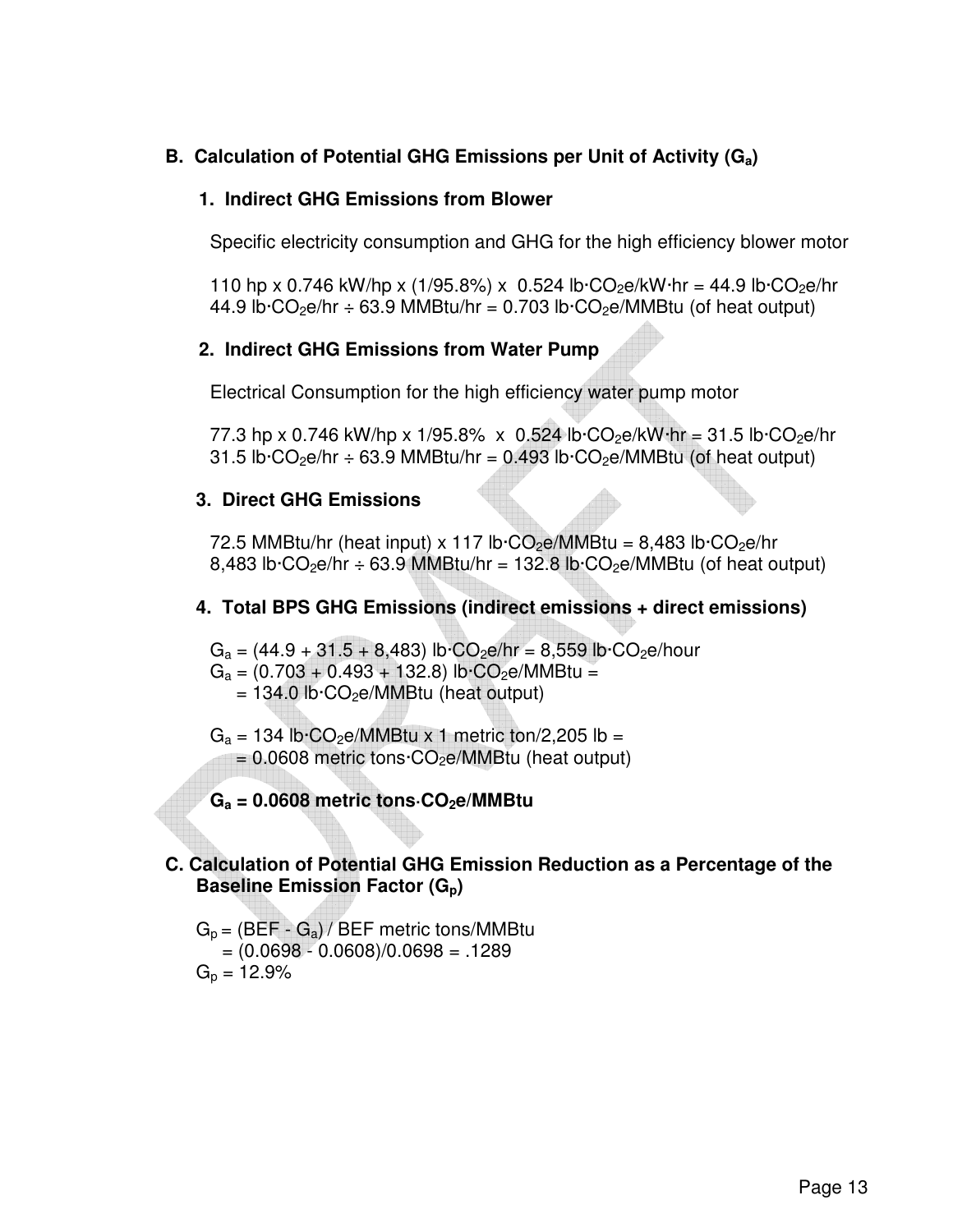#### **STEP 5. Rank all Achieved-in-Practice GHG emission reduction measures by order of % GHG emissions reduction**

Based on the calculations presented in Section II.4 above, the Achieved-in Practice GHG emission reduction measures are ranked in Table 3 below:

| Table 3<br>Ranking of Achieved-in-Practice GHG Emission Control Measures |                                                                                                                                                                                                                                                                                                                                                                           |                                                                                                                     |                                                                                                                       |  |  |
|--------------------------------------------------------------------------|---------------------------------------------------------------------------------------------------------------------------------------------------------------------------------------------------------------------------------------------------------------------------------------------------------------------------------------------------------------------------|---------------------------------------------------------------------------------------------------------------------|-----------------------------------------------------------------------------------------------------------------------|--|--|
| Rank                                                                     | <b>Control Measure</b>                                                                                                                                                                                                                                                                                                                                                    | <b>Potential GHG</b><br><b>Emission per Unit</b><br>of Activity $(G_a)$<br>(Metric Ton-<br>CO <sub>2</sub> e/MMBtu) | <b>Potential GHG</b><br>Emission<br>Reduction as a<br>Percentage of the<br><b>Baseline Emission</b><br>Factor $(G_p)$ |  |  |
|                                                                          | [88% thermal efficiency (manufacturers rating)<br>Ωr<br>Horizontal convection section with at least 235<br>square feet of bare tube* surface area per<br>MMBtu/hr of heat input (*or thermodynamically<br>equivalent number of square feet of finned tube) ]<br>And<br>[Variable frequency drive high efficiency electrical<br>motors driving the blower and water pump ] | 0.0608                                                                                                              | 12.9%                                                                                                                 |  |  |

## **STEP 6. Establish the Best Performance Standard (BPS) for this Class and Category**

For Stationary Source Projects for which the District must issue permits, Best Performance Standard is – "For a specific Class and Category, the most effective, District approved, Achieved-In-Practice means of reducing or limiting GHG emissions from a GHG emissions source, that is also economically feasible per the definition of achieved-in-practice. BPS includes equipment type, equipment design, and operational and maintenance practices for the identified service, operation, or emissions unit class and category".

Based on the definition above and the ranking given in Table 3 from Section II.5, Best Performance Standard (BPS) for this class and category is determined as: